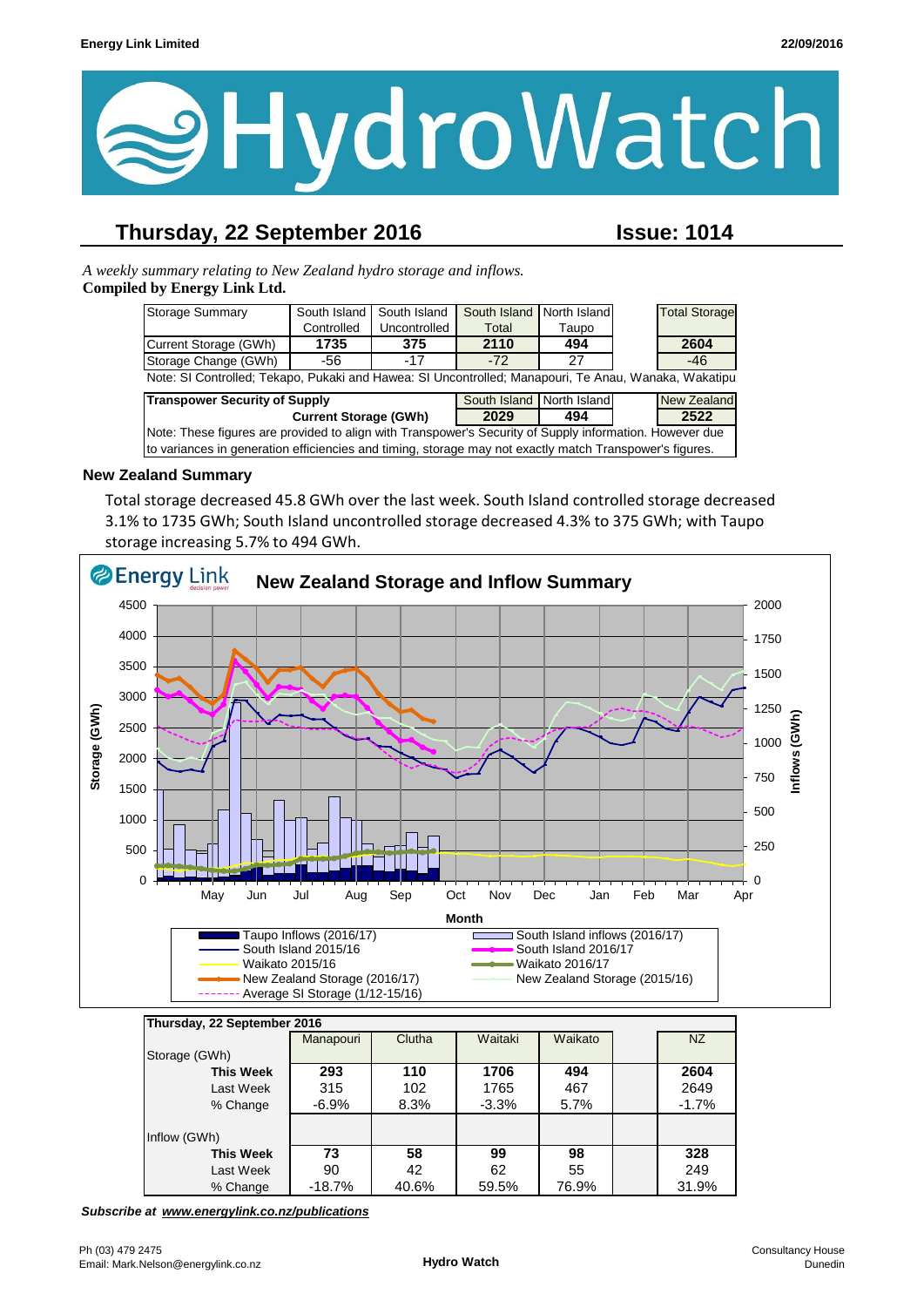#### **Lake Levels and Outflows**

| <b>Catchment</b> | Lake      | <b>Level</b> | <b>Storage</b> | <b>Outflow</b> | <b>Outflow</b> |
|------------------|-----------|--------------|----------------|----------------|----------------|
|                  |           | (m. asl)     | (GWh)          | (cumecs)       | <b>Change</b>  |
| <b>Manapouri</b> | Manapouri | 177.56       | 100            | 13             | -3             |
|                  | Te Anau   | 202.15       | 193            |                |                |
| <b>Clutha</b>    | Wakatipu  | 309.69       | 33             | 122            | $-1$           |
|                  | Wanaka    | 277.05       | 48             | 167            |                |
|                  | Hawea     | 338.85       | 29             | 32             | $-15$          |
| Waitaki          | Tekapo    | 705.92       | 369            |                |                |
|                  | Pukaki    | 528.75       | 1337           |                |                |
| <b>Waikato</b>   | Taupo     | 357.06       | 494            |                |                |

| <b>Outflow</b> |  |  |  |  |
|----------------|--|--|--|--|
| Change         |  |  |  |  |
| -3             |  |  |  |  |
|                |  |  |  |  |
| -1             |  |  |  |  |
| 1              |  |  |  |  |
| -15            |  |  |  |  |
|                |  |  |  |  |

#### **Inflow Summary**

The two charts below represent where current inflows are in relation to historic inflow patterns. The percentile values have been calculated using all inflows since 1931.





**North Island Inflows -** The past four weeks of N. I. inflows rank as the 30th wettest on record.

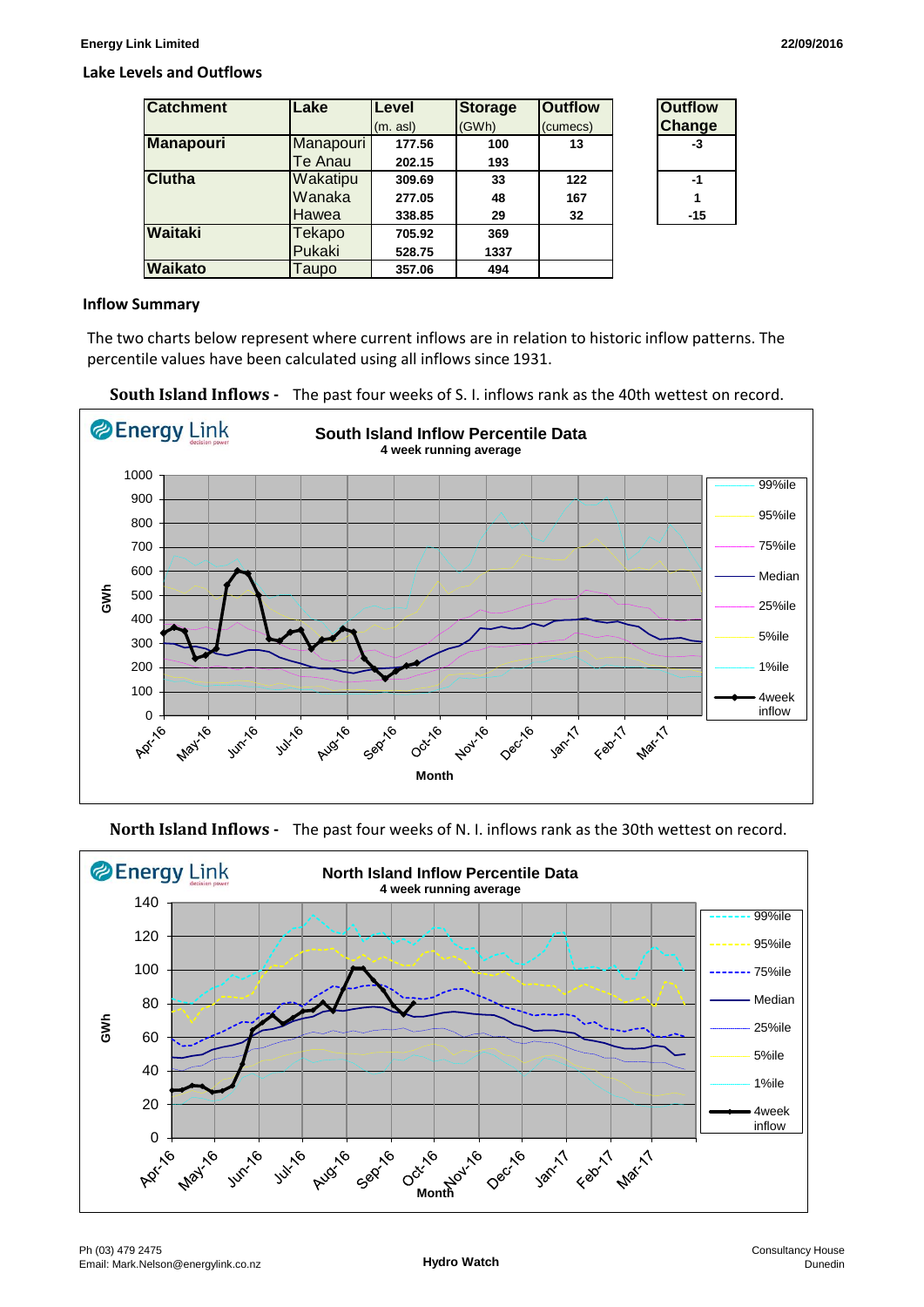## **Waikato System**



**Lake Levels -** Lake Taupo storage increased to 86.4% of nominal full at 494 GWh.

 **Inflows -** Inflows increased 76.9% to 98 GWh.

 **Generation -** Average generation decreased 4.6% to 468.6 MW.



## **Tekapo**

**Lake Levels -** Lake Tekapo ended the week 51% nominally full with storage increasing to 369 GWh.

 **Inflows -** Inflows into tekapo increased 60.9% to 50 GWh.

 **Generation -** Average Tekapo generation decreased 37.1% to 68.4 MW.

**Hydro Spill -** Lake Tekapo did not spill.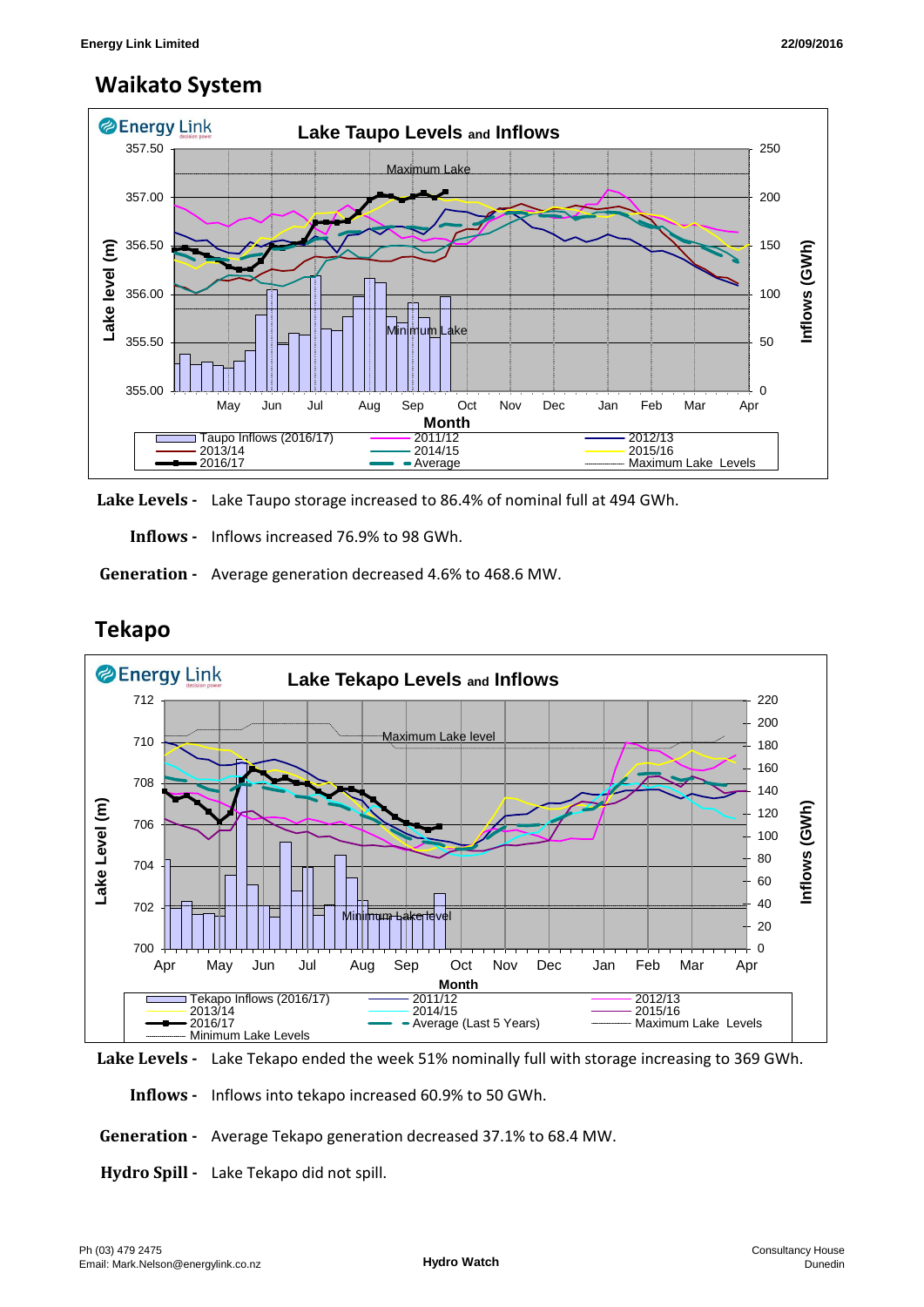## **Waitaki System**



**Lake Levels -** Lake Pukaki ended the week 75.2% nominally full with storage falling to 1337 GWh.

 **Inflows -** Inflows into the Waitaki System increased 58.1% to 49 GWh.

 **Generation -** Average Waikati generation decreased 0.8% to 975.2 MW.

**Hydro Spill -** Lake Pukaki did not spill.

**River Flows -**  Flows from the Ahuriri River increased to 20.7 cumecs while Waitaki River flows were higher than last week averaging 421 cumecs.



# **Clutha System**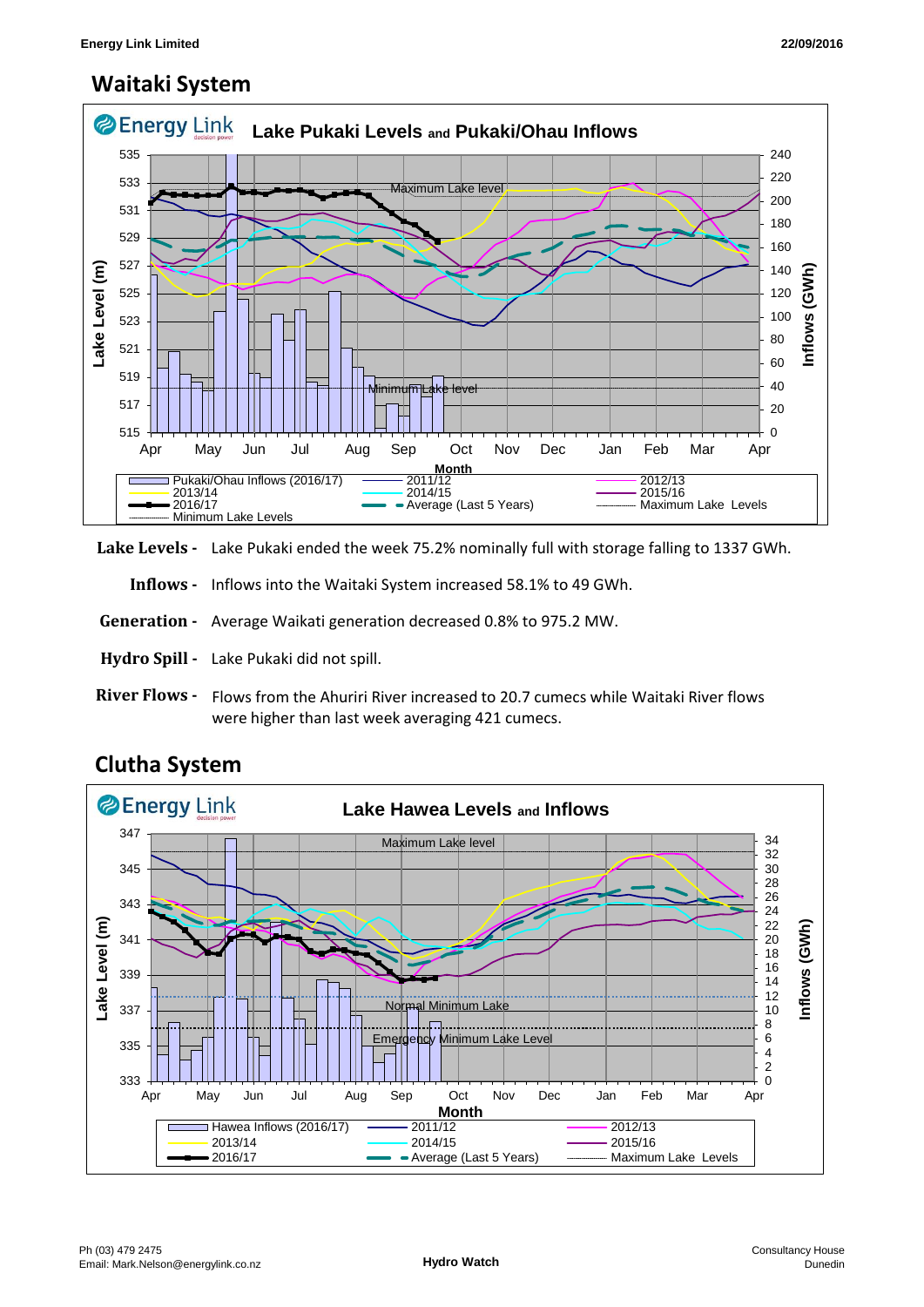#### **Energy Link Limited 22/09/2016**

- **Lake Levels Inflows -** Total Inflows into the Clutha System 40.6% higher at 58 GWh.  **Generation -** Average generation was 1.7% lower at 371 MW. Total storage for the Clutha System increased by 8.3% to 110 GWh. Lakes Hawea, Wanaka and Wakatipu ended the week 9.8%, 42.1% and 31.4% nominally full respectively.
- **Hydro Spill** The was no estimated spill
- River Flows Total outflows from the lakes and Shotover River fell to 378 cumecs. This comprised of 32 cumecs from Lake Hawea, 167 cumecs from Lake Wanaka, 122 cumecs from Lake Wakatipu and 57 cumecs from the Shotover River.